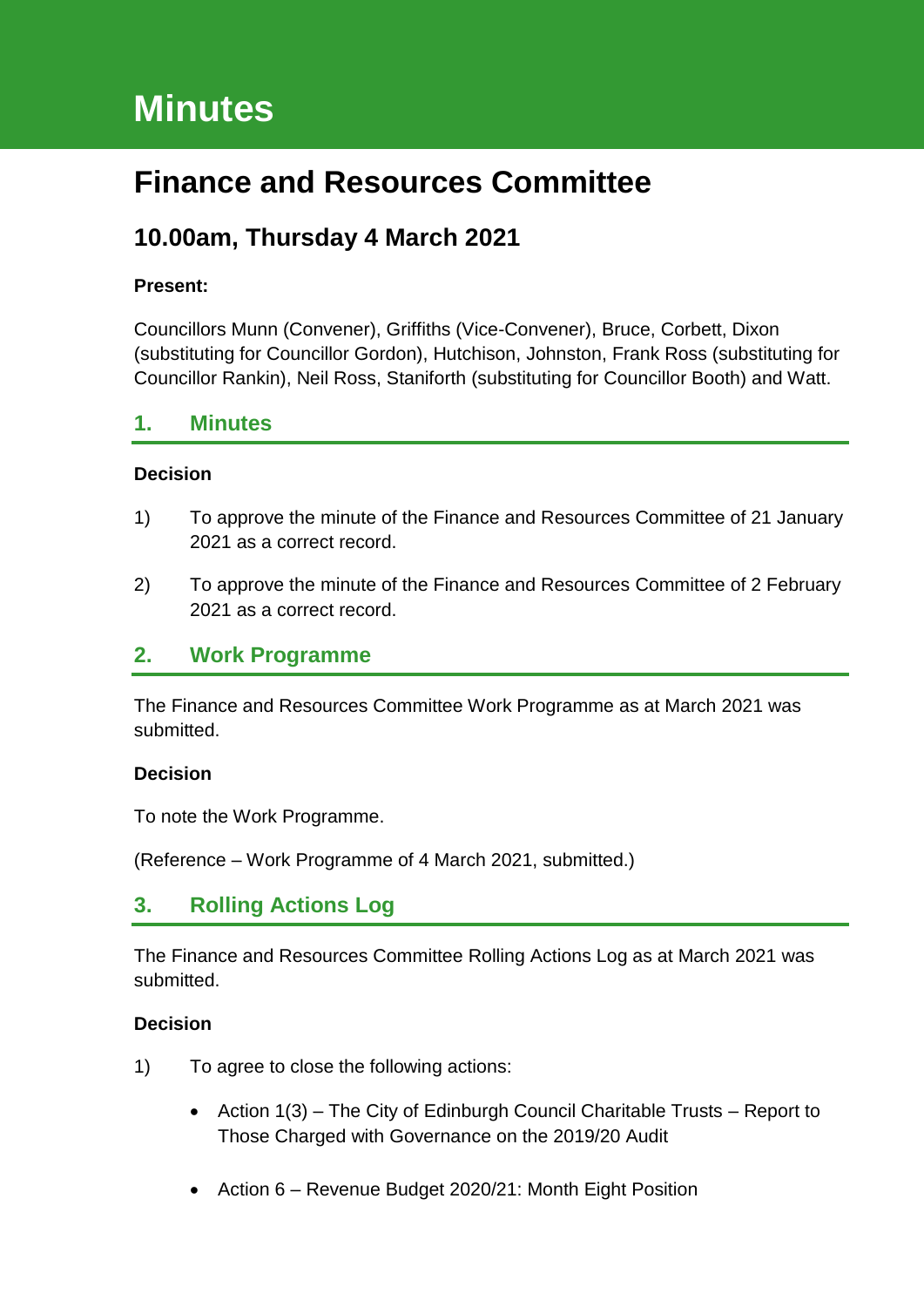- Action 7 Civic Hospitality Policy and Budget Adjustments
- Action 8 Workforce Dashboard November 2020
- Action 9(2&3) Award of a Contract for the Provision of Temporary Agency Staff, Permanent, Fixed Term Contract and Short-Term Supply Resources
- Action 10 3-11 West Granton Road, Edinburgh Proposed Lease
- 2) To otherwise note the remaining outstanding actions.

(Reference – Rolling Actions Log of 4 March 2021, submitted.)

### **4. Business Bulletin**

The Finance and Resources Committee Business Bulletin for March 2021 was submitted.

#### **Decision**

To note the Business Bulletin.

(Reference – Business Bulletin, 4 March 2021, submitted.)

### **5. Sustainable Capital Strategy 2021-31 – Annual Report**

The proposed capital strategy was set out, which provided a high-level overview of how capital expenditure, capital financing and treasury management activity contributed to the infrastructure and provision of services for the benefit of Edinburgh communities and citizens.

#### **Decision**

- 1) To note the Capital Strategy, as set out in Appendix 1 of the report, and to refer to full Council for approval.
- 2) To note that capital expenditure priorities were being considered in line with the Council's priorities and approach proposed under the Adaptation and Renewal Programme outlined in the new Council Business Plan.

(References – Act of Council (no. 5) of 18 February 2021; report by the Executive Director of Resources, submitted.)

### **6. Annual Treasury Management Strategy 2021/22**

A Treasury Management Strategy for the Council for 2021/22 was proposed, comprising an Annual Investment Strategy and a Debt Management Strategy. There was a statutory requirement for Council to approve this in advance of the new financial year.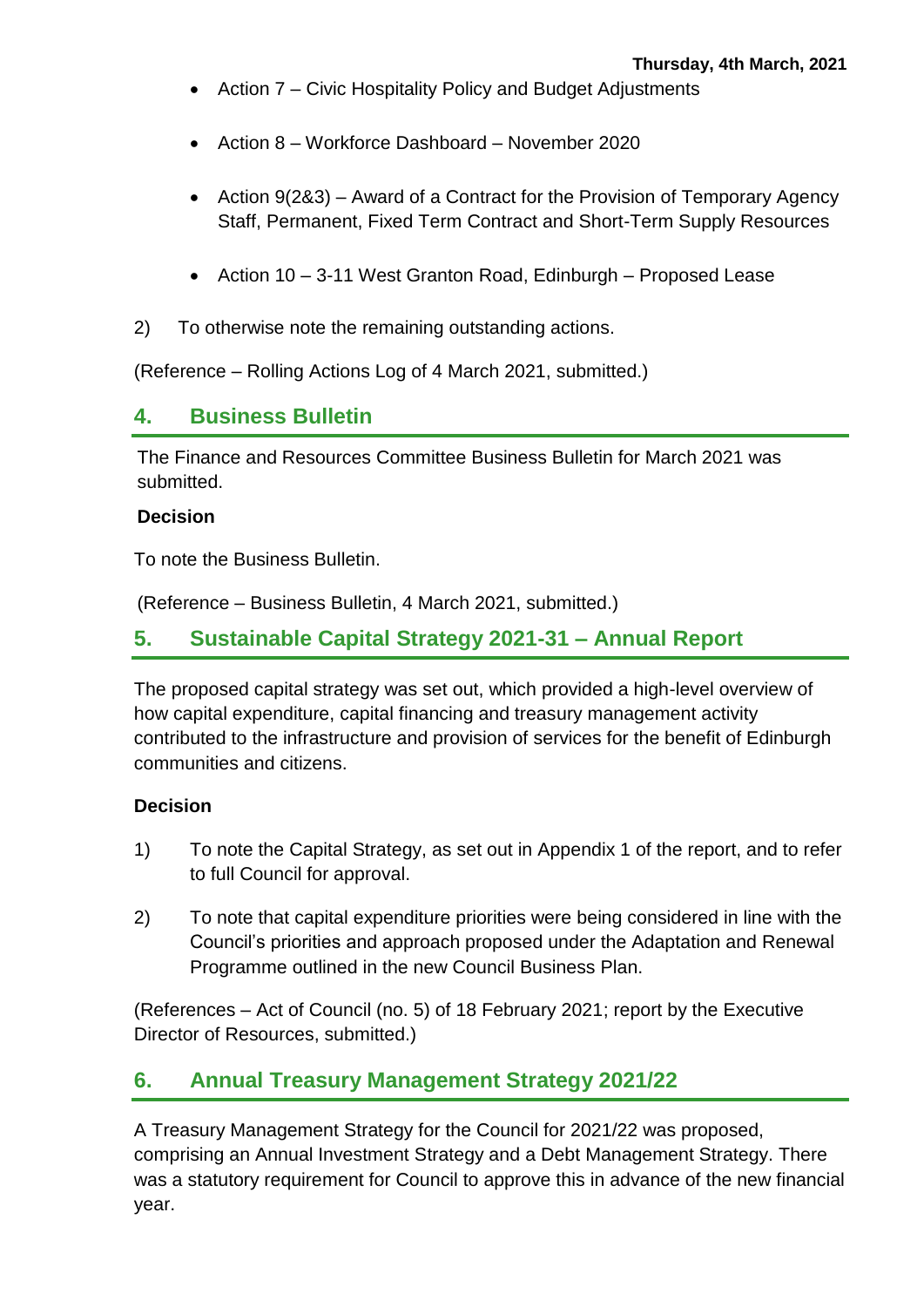#### **Decision**

- 1) To note the Annual Treasury Strategy 2021/22 and to refer the report to the City of Edinburgh Council for approval of the report and the change to the Council's Treasury Management Policy Statement and subsequent remit by the City of Edinburgh Council to the Governance Risk and Best Value Committee for scrutiny.
- 2) To note the key points in the report, that:
	- i) The Council's total capital expenditure was forecast to be £1.987bn between 2020/21 and 2024/25 with an underlying need to borrow at 31 March 2025 forecast to be £2.327bn.
	- ii) The Council would continue to fund its Capital Financing Requirement from temporary investment balances over the next year.
	- iii) The Council would continue to seek opportunities to mitigate future interest rate risk with alternatives to the Public Works Loan Board and lock out the risk where appropriate.
- 3) To agree to include more detail on the level of borrowing in the six-month period Treasury Management report.

(Reference – report by the Executive Director of Resources, submitted.)

# **7. Revenue Budget 2020/21 and 2021/26 Budget Framework Update**

An update was provided to members on the position in respect of the current year's revenue budget which, following the confirmation of further pandemic-related funding for local authorities, continued to reflect a projected balanced overall outturn. The report also briefly set out the outcome of the Council's budget-setting meeting and its impact on subsequent years of the revenue budget framework.

#### **Decision**

- 1) To note that in light of the confirmation of further in-year pandemic-related funding for local authorities, a balanced overall position continued to be forecast.
- 2) To note that, following the setting of a balanced one-year revenue budget by Council on 18 February 2021, a further briefing would be provided to all members once any further implications of the approved Scottish and UK Budgets for the budget framework were known.

(References – Finance and Resources Committee of 21 January 2021 (item 5); report by the Executive Director of Resources, submitted.)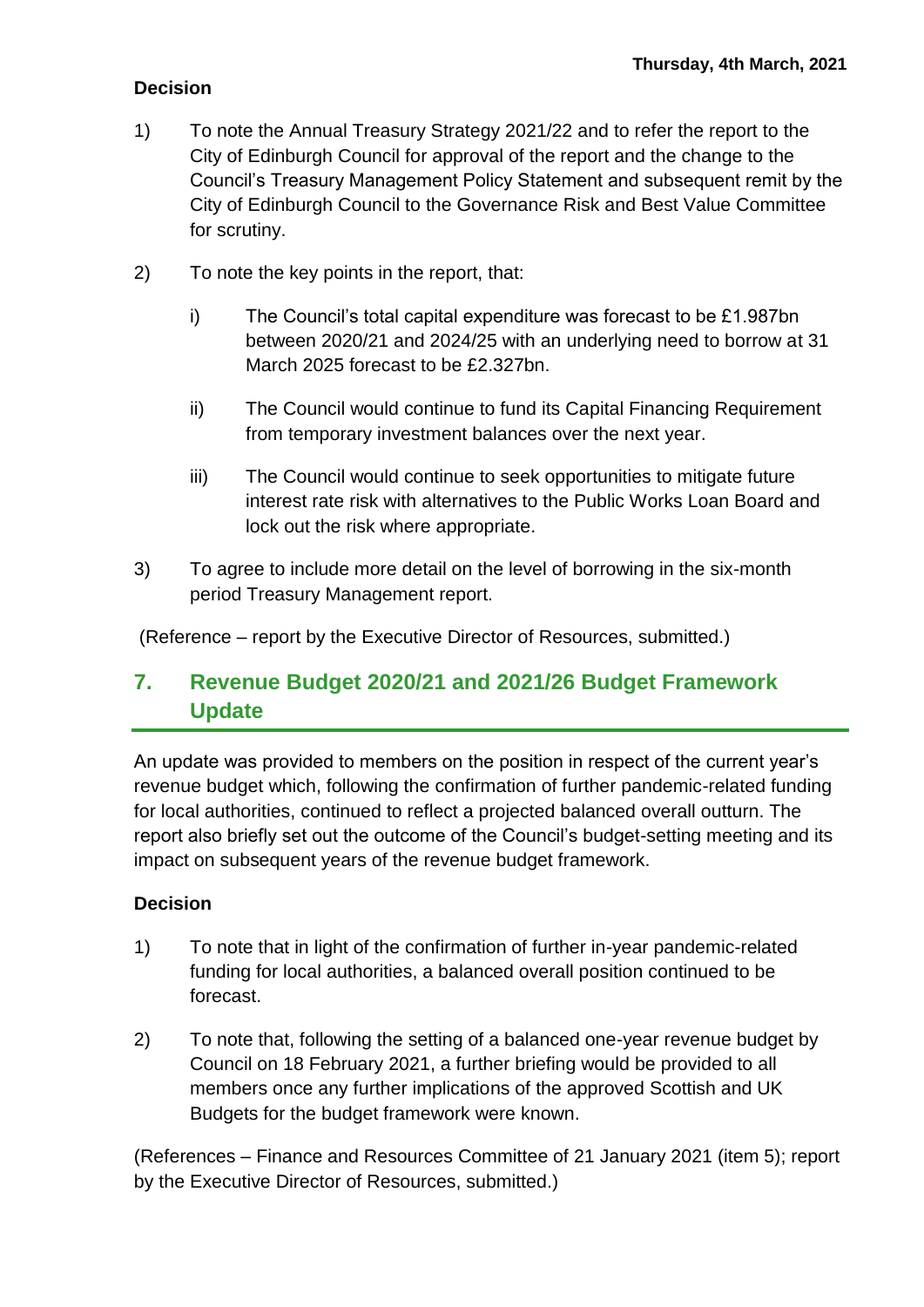As a consequence of the Covid-19 pandemic and the move to home working, Edinburgh Catering Services - Other Catering Significant Trading Operation (STO) had been unable to trade during 2020/21 financial year.

There remained uncertainty as to future office working arrangements. As this had a significant impact on the business case for the STO to trade, it was recommended that the STO be "de-badged", with effect from 1 April 2020.

#### **Decision**

- 1) To approve the "de-badging" of Edinburgh Catering Services Other Catering STO with effect from 1 April 2020.
- 2) To agree a report would be presented to a future meeting of the Finance and Resources Committee, setting out a business case for re-commencement of Edinburgh Catering Services - Other Catering trading activities.

(Reference – report by the Executive Director of Resources, submitted.)

# **9. Depot Strategy – Phase 2**

The Depot Strategy was approved by the Finance and Resources Committee on 2 February 2016, followed by a Gateway Review on 4 December 2018. Due to the continuing evolution of service strategy, the Depot Strategy had been split into two phases, with Phase 1 (primarily relating to waste services) now successfully concluded.

The timing and phasing of Phase 2 had required an overall reassessment based on the major risks which had emerged over the last year. The strategy had moved away from the consolidation of the remaining South East sites in a single super hub, to one which is based around smaller, more localised depots which would deliver multiple services more efficiently.

#### **Motion**

- 1) To approve the updated Depot Strategy which continued with the concept of multi-service hubs complemented by local delivery depots.
- 2) To approve a reduced scope storage and access facility for City Archives, with the remainder of storage associated with the Museums and Galleries venues being reported separately through the Cultural Service Review.
- 3) To agree that Council officers would actively engage directly with all landowners and relevant stakeholders to develop a Memorandum of Understanding for the future regeneration of the wider Russell Road area.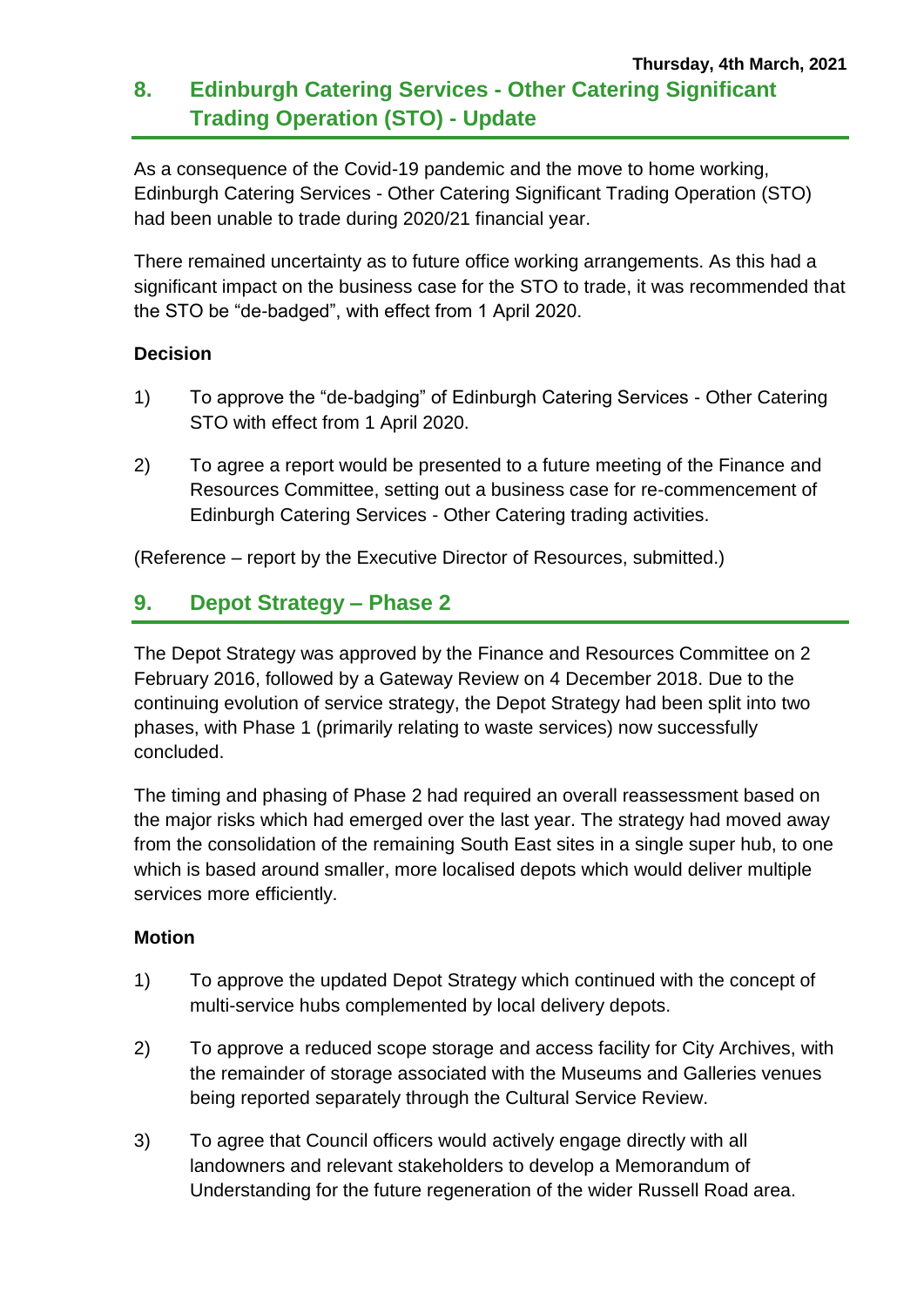- 4) To note the proposed next steps at paragraph 5 of the report and to request further reports as progress was made.
- moved by Councillor Munn, seconded by Councillor Griffiths

#### **Amendment**

- 1) To approve the updated Depot Strategy which continued with the concept of multi-service hubs complemented by local delivery depots.
- 2) To approve a reduced scope storage and access facility for City Archives, with the remainder of storage associated with the Museums and Galleries venues being reported separately through the Cultural Service Review.
- 3) To approve a Memorandum of Understanding with Russell Road Edinburgh Ltd (RREL), an adjoining landowner who sought to work in partnership with the City of Edinburgh Council in order to explore a wider regeneration of Russell Road. Nothing in any MOU should preclude the council retaining the site in its own ownership and developing it directly to deliver on priority objectives; and those objectives, whether developed directly or in partnership, should include the urgent need for affordable housing; the primacy of active travel and public transport connectivity; and the imperative to deliver a zero carbon neighbourhood.
- 4) To note the proposed next steps at paragraph 5 of the report and to request further reports as progress was made.
- moved by Councillor Corbett, seconded by Councillor Staniforth

In accordance with Standing Order 22.12, the amendment was accepted as an addendum to the motion.

- 1) To approve the updated Depot Strategy which continued with the concept of multi-service hubs complemented by local delivery depots.
- 2) To approve a reduced scope storage and access facility for City Archives, with the remainder of storage associated with the Museums and Galleries venues being reported separately through the Cultural Service Review.
- 3) To agree that Council officers would actively engage directly with all landowners and relevant stakeholders to develop a Memorandum of Understanding for the future regeneration of the wider Russell Road area. Nothing in any MOU should preclude the Council retaining the site in its own ownership and developing it directly to deliver on priority objectives; and those objectives, whether developed directly or in partnership, should include the urgent need for affordable housing; the primacy of active travel and public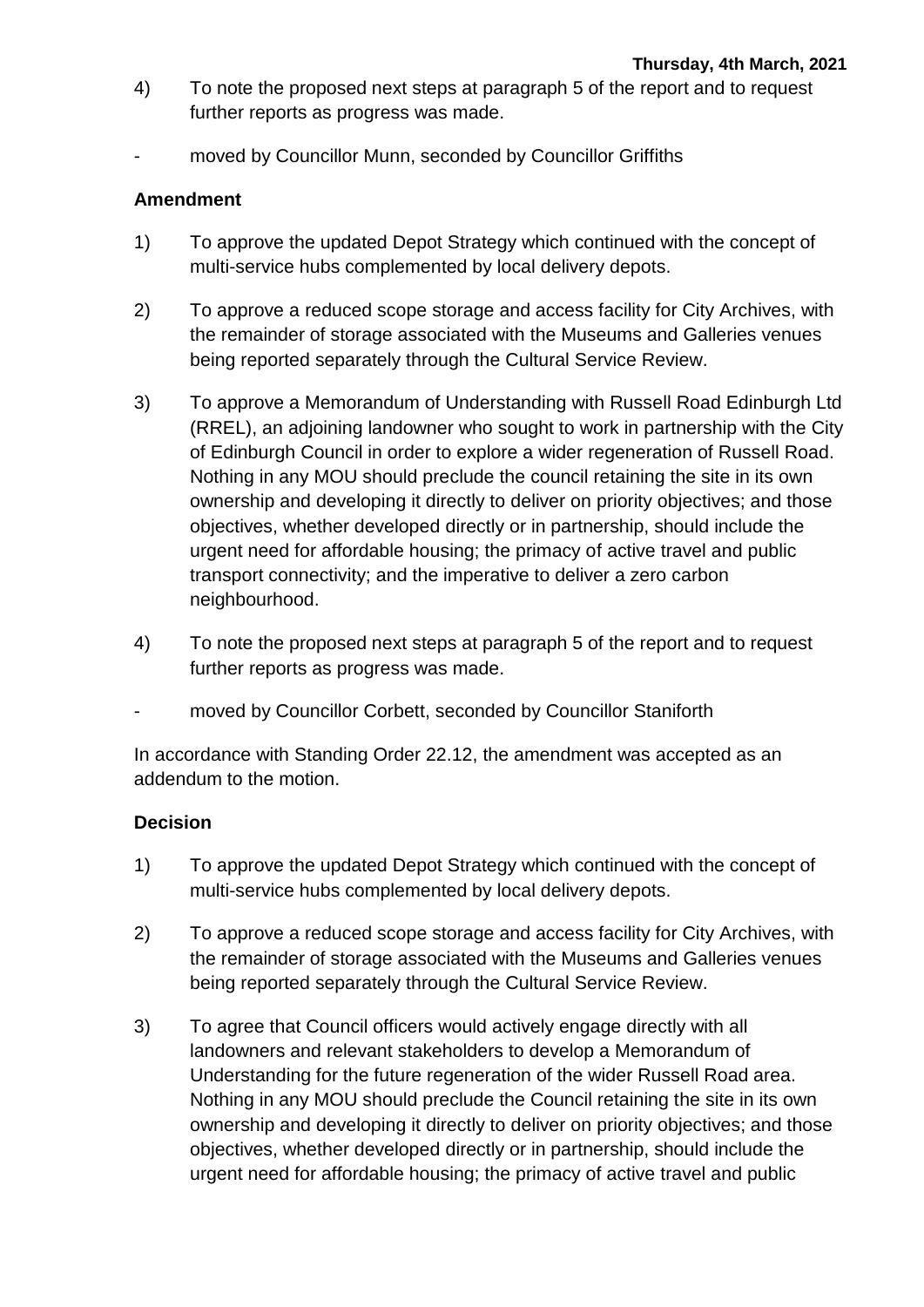transport connectivity; and the imperative to deliver a zero carbon neighbourhood.

4) To note the proposed next steps at paragraph 5 of the report and to request further reports as progress was made.

(Reference – Finance and Resources Committee of 2 February 2016 (item 17); report by the Executive Director of Place and the Executive Director of Resources, submitted.)

### **10. Liberton Hospital, Edinburgh – Proposed Acquisition**

The Council had been working closely with public sector partners to increase land supply to support affordable housing provision and deliver place-based regeneration. An opportunity had arisen to acquire the Liberton Hospital site in a direct purchase from NHS Lothian and partner landholders. Approval was sought to proceed with the purchase on the terms and conditions outlined in the report.

Councillor Cameron was in attendance as a ward councillor.

#### **Decision**

- 1) To approve the purchase of Liberton Hospital following the completion of due diligence and on the terms and conditions outlined in the report.
- 2) To note that a further report would be brought to a future Finance and Resources Committee to provide an update on the progress of the acquisition.

(References – Housing, Homelessness and Fair Work Committee of 14 January 2021 (item 6); report by the Executive Director of Resources and the Executive Director of Place, submitted.)

### **11. Workforce Dashboard – December 2020**

A summary was provided of workforce metrics for the core and flexible workforce, absence, transformation/redeployment, risk, and performance, for the period of December 2020.

#### **Decision**

- 1) To review and note the workforce information contained in the dashboard.
- 2) To agree to provide further clarification on the displaced workforce funding and the £58k unfunded salary cost.

(References – Finance and Resources Committee of 21 January 2021 (item 11); report by the Executive Director of Resources, submitted.)

#### **12. Annual Report – Debt Write-off**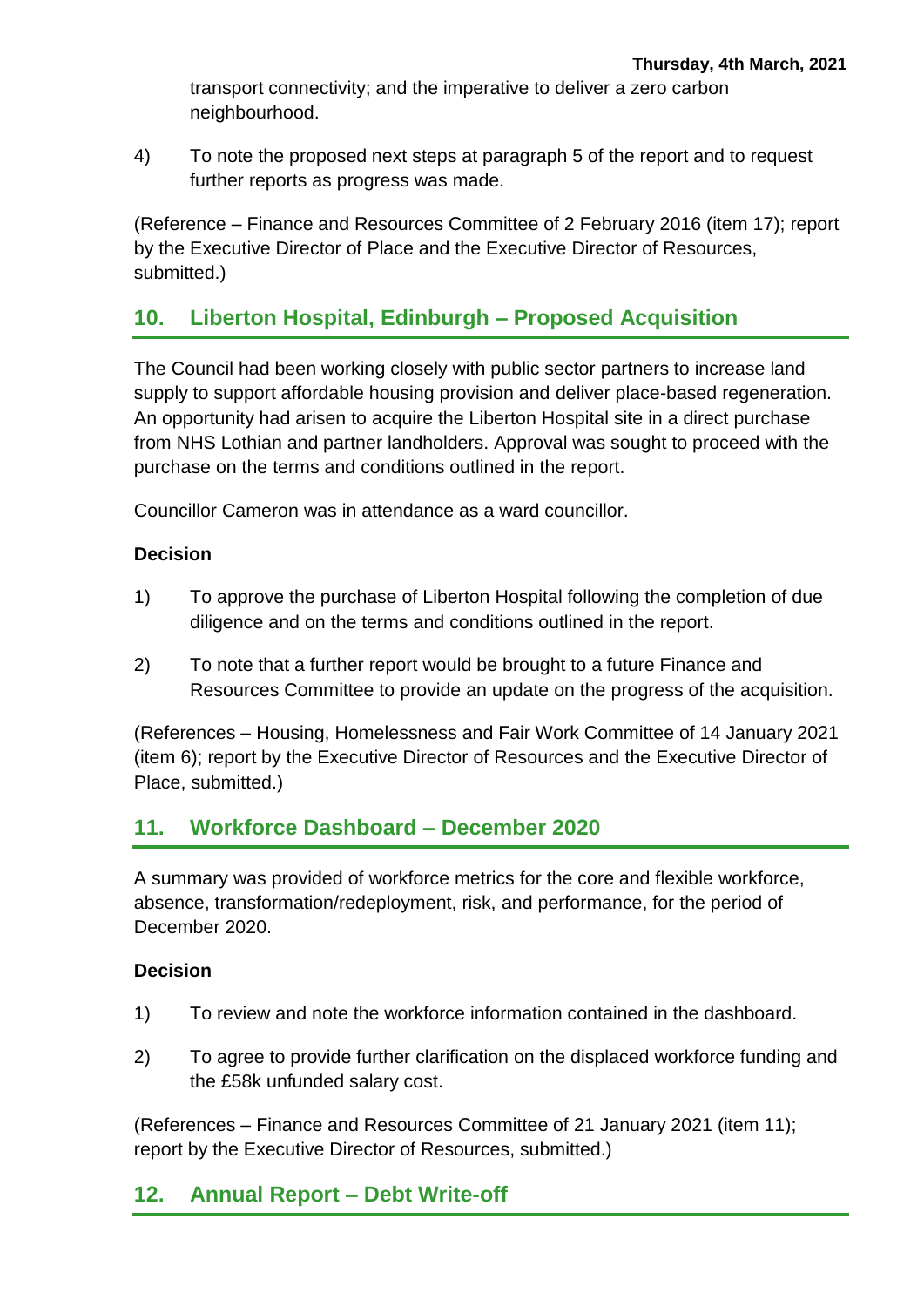The Council was required to write off debt where there was little likelihood of it being recovered. This was good accounting practice and was carried out each financial year.

An update was provided with a summary of income streams deemed uncollectable and written off during 2019/20.

#### **Decision**

- 1) To note the sums due to the Council that had been written off during 2019/20 and the low value (0.70%) this represented compared to the overall level of income collected.
- 2) To note that, while a debt was written off for accounting purposes, cases would be reviewed, and payment appropriately pursued, if there was a material change in the debtor's circumstances.

(References – Policy and Sustainability Committee of 10 November 2020 (item 13); report by the Executive Director of Resources, submitted.)

# **13. Security Service – Use of Agency Workers**

An update was provided on the Council's Security Team and the use of agency workers by this team. The advice given was that there were no agency workers used within the Council's security team within Property and Facilities Management. The current operating model comprised a Council employed core team which was supplemented, when necessary, by a Security Services Contract to G4S, as approved by the Policy and Sustainability Committee on 9 July 2020.

#### **Decision**

To note the content of the report and to discharge, in part, the Coalition Addendum from the Finance and Resources Committee approved on 21 January 2021.

(Reference – Finance and Resources Committee of 21 January 2021 (item 12); Policy and Sustainability Committee of 9 July 2020 (item 15); report by the Executive Director of Resources, submitted.)

### **14. Resources Directorate – Internal Audit Action Update**

Following the Internal Audit annual opinion for the City of Edinburgh Council for the financial year ended 31 March 2020 and the outcomes of Internal Audits completed at the end of the 2019/20 Internal Audit Plan, findings were set out which were either a Council-wide finding, which were applicable to all Directorates or were specific to the Resources Directorate.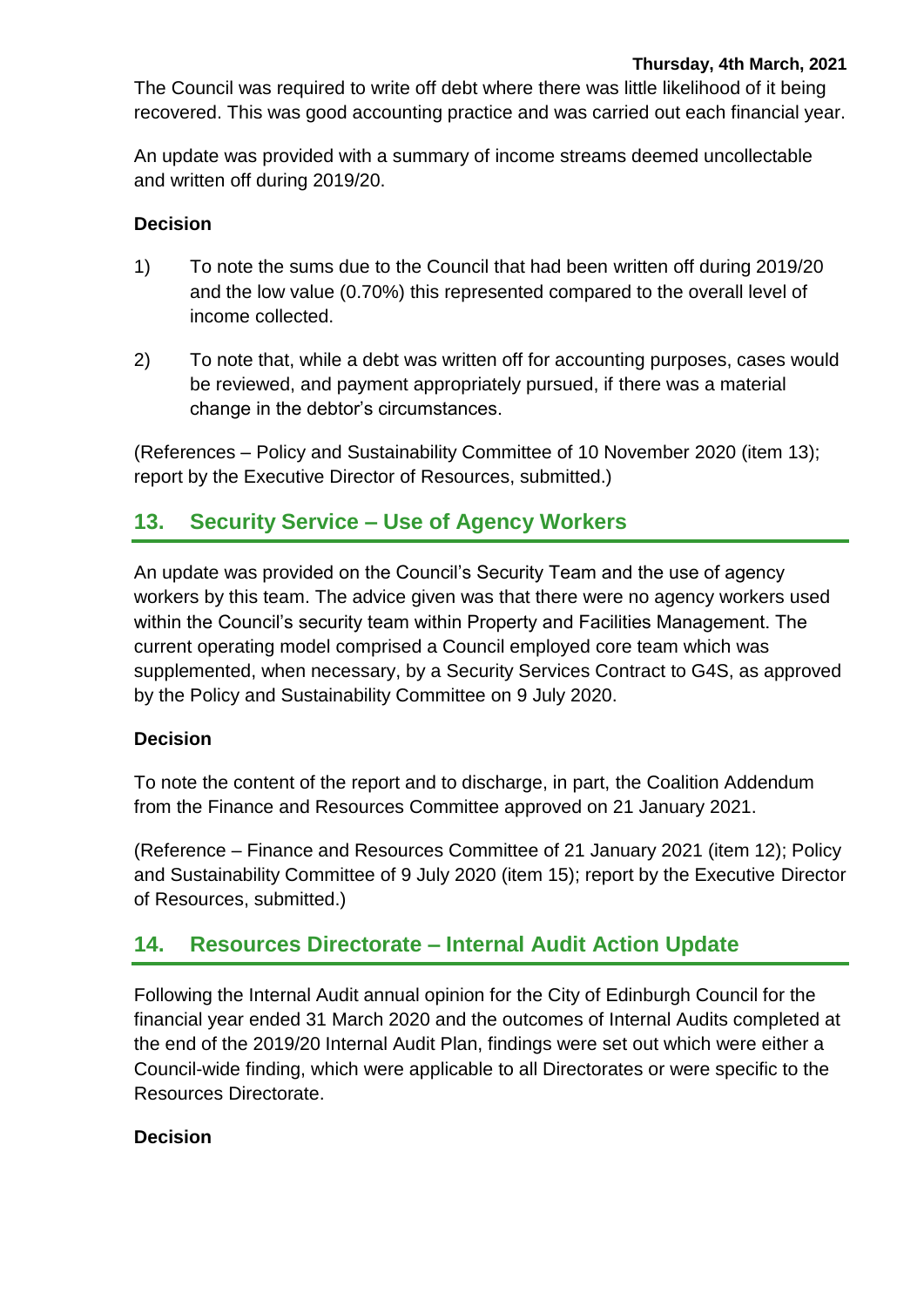- 1) To note the 2019/20 Internal Audit opinion and the associated summary findings from the final audits undertaken in the plan relevant to the Resources Directorate.
- 2) To note the position in respect of the current open and overdue internal audit findings relating to the Resources Directorate.

(References – Finance and Resources Committee of 21 January 2021 (item 18); report by the Executive Director of Resources, submitted.)

### **15. Health and Safety Performance in 2020**

An update was provided on performance in relation to health and safety in 2020 during this unprecedented time.

#### **Decision**

- 1) To review and note health and safety progress and performance in 2020.
- 2) To agree to provide further explanation around the increase in near miss reporting.

(Reference – report by the Executive Director of Resources, submitted.)

### **16. Contract Award Recommendations Report in Respect of 'Granton Station Refurbishment'**

Approval was sought to award the contract for 'Granton Station refurbishment' to Kier Construction Limited for a cost of up to £4.75m. The works would bring the historic former Granton Station building back into use as an enterprise hub and the derelict land in front of the building back into use as a high quality public square. It was anticipated that works would complete in late-2021 to early-2022.

#### **Decision**

To approve the award of a contract in respect of the 'Granton Station refurbishment' for a cost of up to £4.75m to Kier Construction Limited utilising the SCAPE Minor Works Framework.

(References – Act of Council (no. 11) of 19 November 2020; report by the Executive Director of Place, submitted.)

# **17. Award of Contract for Site Re-development Works at North Cairntow Traveller Site**

Approval was sought to award a contract for re-development works at the North Cairntow Traveller site to the most economically advantageous organisation identified following a competitive tendering process.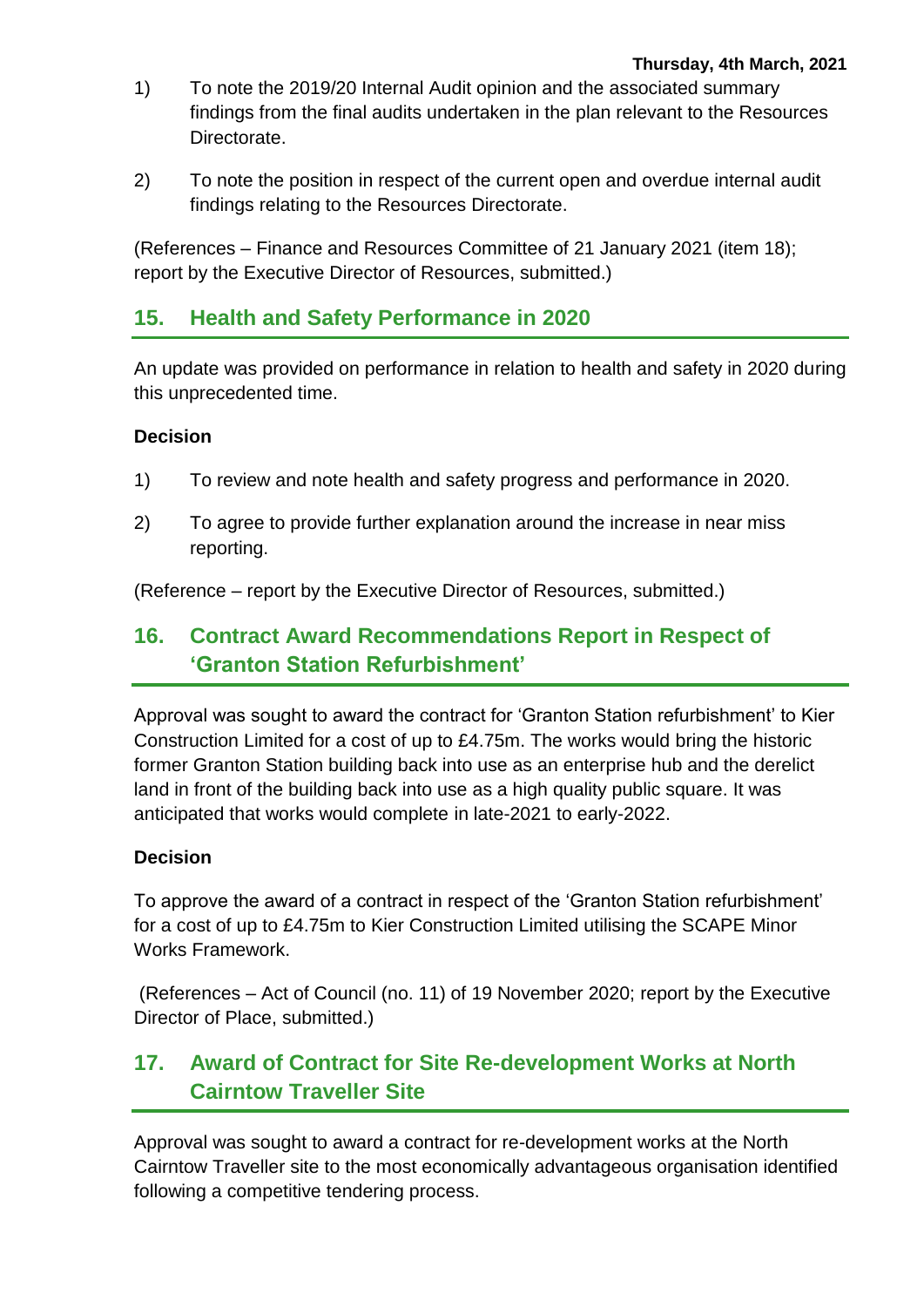#### **Decision**

- 1) To approve the award of contract to George Sharkey & Sons Ltd for redevelopment works at the Traveller site at North Cairntow.
- 2) To note that the contract would commence on 12 March 2021 for a period of up to 18 months with an estimated contract value of £3,844,733.04.
- 3) To agree to provide an update on further opportunities for funding for the project once more detail was known.

(Reference – report by the Executive Director of Place, submitted.)

# **18. Award of Contract for Domestic Repair and Maintenance works to Council Properties**

Approval was sought to award a Multi-Lot Framework Agreement to the most economically advantageous organisations identified following a competitive tendering process. The framework consisted of 7 Lots for reactive and planned repair and maintenance works to Council domestic properties.

- 1) To approve the award of a Multi-Lot Framework Agreement for reactive and planned maintenance works to the Council's Domestic Estate to the suppliers set out in Appendix 1 of the report. The framework consisted of seven Lots with an estimated value of between £20m and £24m over the maximum four-year term, as follows:
	- i) Lot 1 Internal Multi-Trade Works at an estimated contract value of £3,637,000 per annum.
	- ii) Lot 2 External Multi-Trade Works at an estimated contract value of £420,000 per annum.
	- iii) Lot 3 Gas Engineering Services at an estimated contract value of £885,000 per annum.
	- iv) Lot 4 Preservation Works at an estimated contract value of £300,000 per annum.
	- v) Lot 5 Mobile Access Equipment and Scaffolding at an estimated contract value of £150,000 per annum.
	- vi) Lot 6 Cosmetic Repair Works at an estimated contract value of £500,000 per annum.
	- vii) Lot 7 Jetting and Drainage Works at an estimated contract value of £150,000 per annum.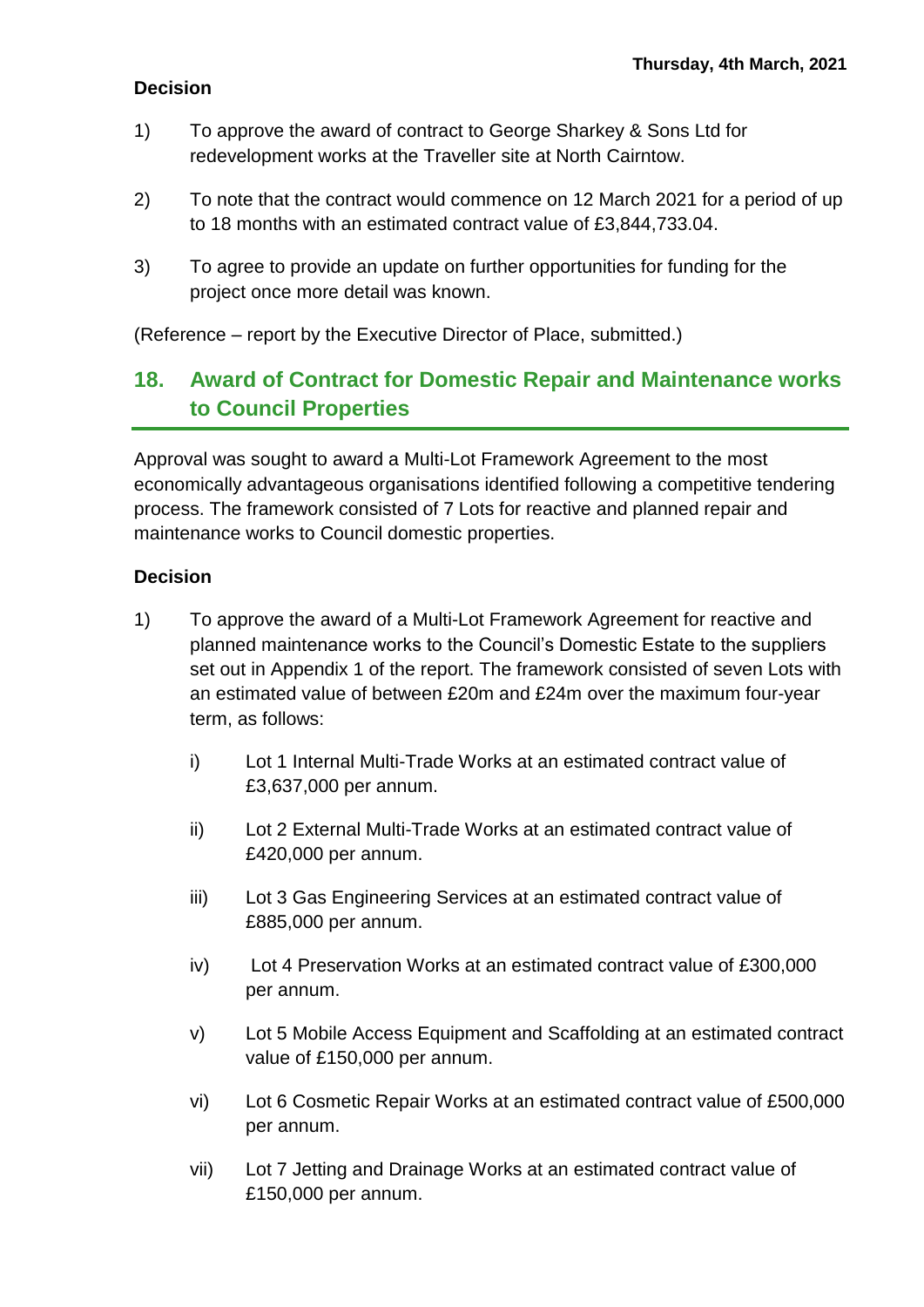- 2) To note that an eighth Lot for Flooring works was also tendered, however was not considered for award at this time, as further feedback with the tenderers would be undertaken prior to deciding on the next steps for this requirement.
- 3) To note that the contract values above were reflective of estimated future pipeline of works and that the scope of works could fluctuate subject to demand, budget allocation and the availability of internal resources.

(Reference – report by the Executive Director of Place, submitted.)

# **19. Contract Award – Purchase and Refurbishment of Communal Bins**

Following a tendering exercise, approval was sought for the award of seven contracts for the provision, repair and refurbishment of communal bins. The total value of these contracts was expected to be £3,000,000 over the four-year duration of the contract (including extensions).

#### **Decision**

- 1) To approve the award of contracts for:
	- i) The Supply of Communal Bins and Spare Parts (Lot 1) to Storm Environmental Ltd.
	- ii) The Supply of Bin Housings & Spare Parts (Lot 2) to Wybone Ltd.
	- iii) The Provision of a Refurbishment Service for Existing Communal Bins (Lot 3) to Storm Environmental Ltd.
- 2) To note that the initial contract period (for all Lots) was two years, with the option to extend for two further 12-month periods, with a total maximum anticipated contract value (including extensions) of £3,000,000.

(Reference – report by the Executive Director of Place, submitted.)

#### **Declaration of Interests**

Councillor Hutchison declared a non-financial interest in the above item as a Board member of the Scotland Excel Committee.

# **20. Contracts for Provision of Engineering Services for Roads Design, Structures and Flood Prevention**

Approval was sought to adopt the Scotland Excel Framework for Engineering and Technical Consultancy (0820) which would run from 18 March 2021 until 17 March 2025 and to delegate authority to the Executive Director of Place to award Contracts for Provision of Engineering Services for Roads Design, Structures and Flood Prevention to the most economically advantageous organisation(s) identified following a competitive tendering process for each requirement.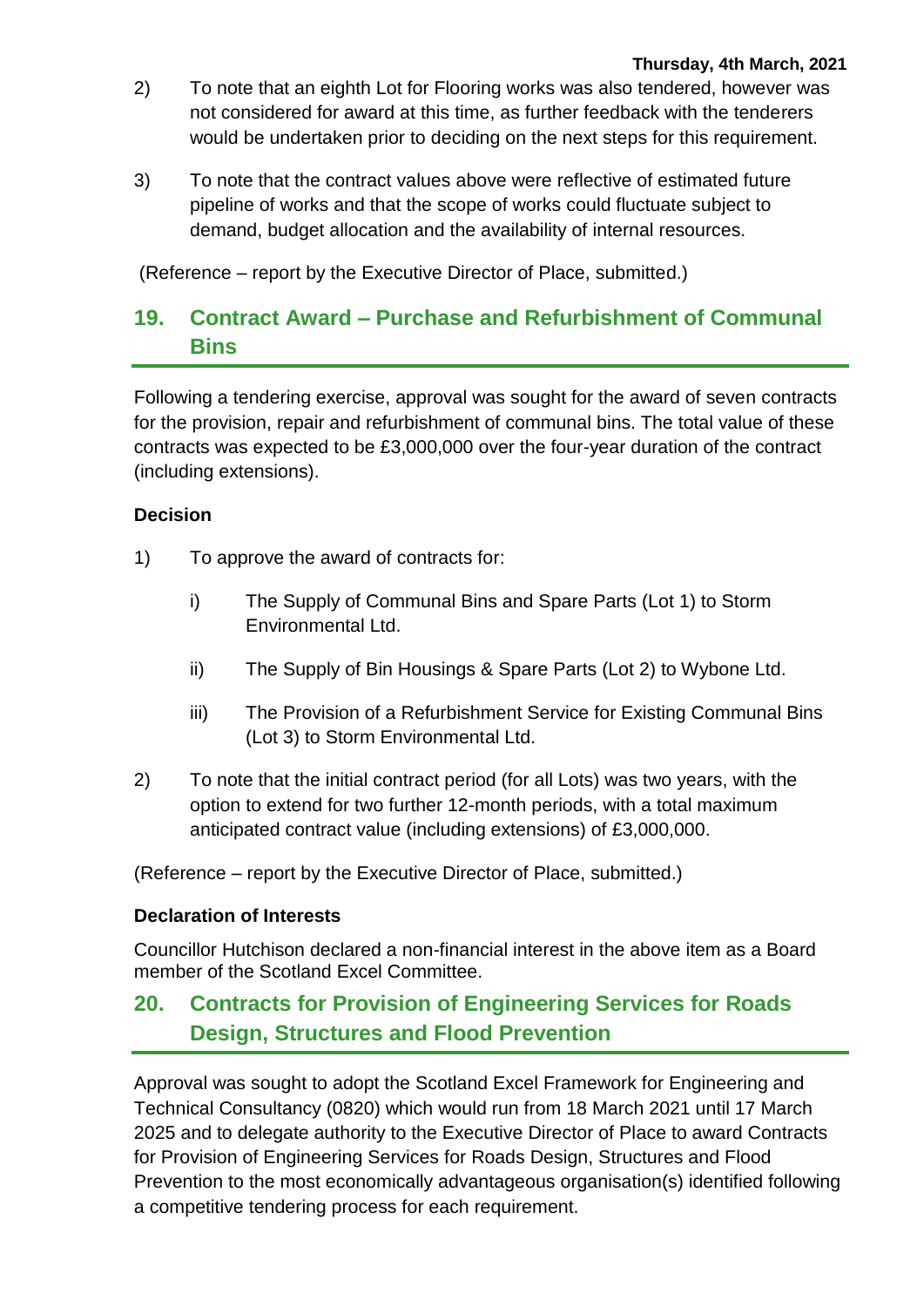#### **Decision**

- 1) To approve the adoption of the new Scotland Excel Framework for Engineering and Technical Consultancy (0820) which would replace the previous Framework Agreement (0616) expiring 17 March 2021.
- 2) To delegate authority to the Executive Director of Place to award Contracts for Provision of Engineering Services for Roads Design, Structures and Flood Prevention to the most economically advantageous organisation(s) identified following competitive tendering processes undertaken as mini-competitions through the Scotland Excel Framework for Engineering and Technical Consultancy - Lot 1 Roads and Structures and Lot 5 Drainage and Flooding.
- 3) To note that the contract values were estimated to be between £400k £600k per annum for Roads Design, £100k – £150k per annum for Structures and £100 – £150k per annum for Flood Prevention for a period of up to four years.
- 4) To note that the awards would be reported to the Finance and Resources Committee under the half yearly procurement report for Awards of Contracts.

(Reference – report by the Executive Director of Place, submitted.)

#### **Declaration of Interests**

Councillor Hutchison declared a non-financial interest in the above item as a Board member of the Scotland Excel Committee.

### **21. Hire Car Fleet Review 2020-23 (CT0794)**

Approval was sought to award a contract to Jacobs UK Limited to provide a report on the findings of a full taxi demand survey and associated research on the licensed vehicle fleet in Edinburgh.

#### **Decision**

To approve the award of a contract to Jacobs UK Limited, to provide a report on the findings of a full taxi demand survey and associated research on the licensed vehicle fleet in Edinburgh.

(References – Act of Council (no. 1) of 24 October 2019; report by the Executive Director of Place, submitted.)

#### **Declaration of Interests**

Councillor Hutchison declared a non-financial interest in the above item as a Board member of the Scotland Excel Committee.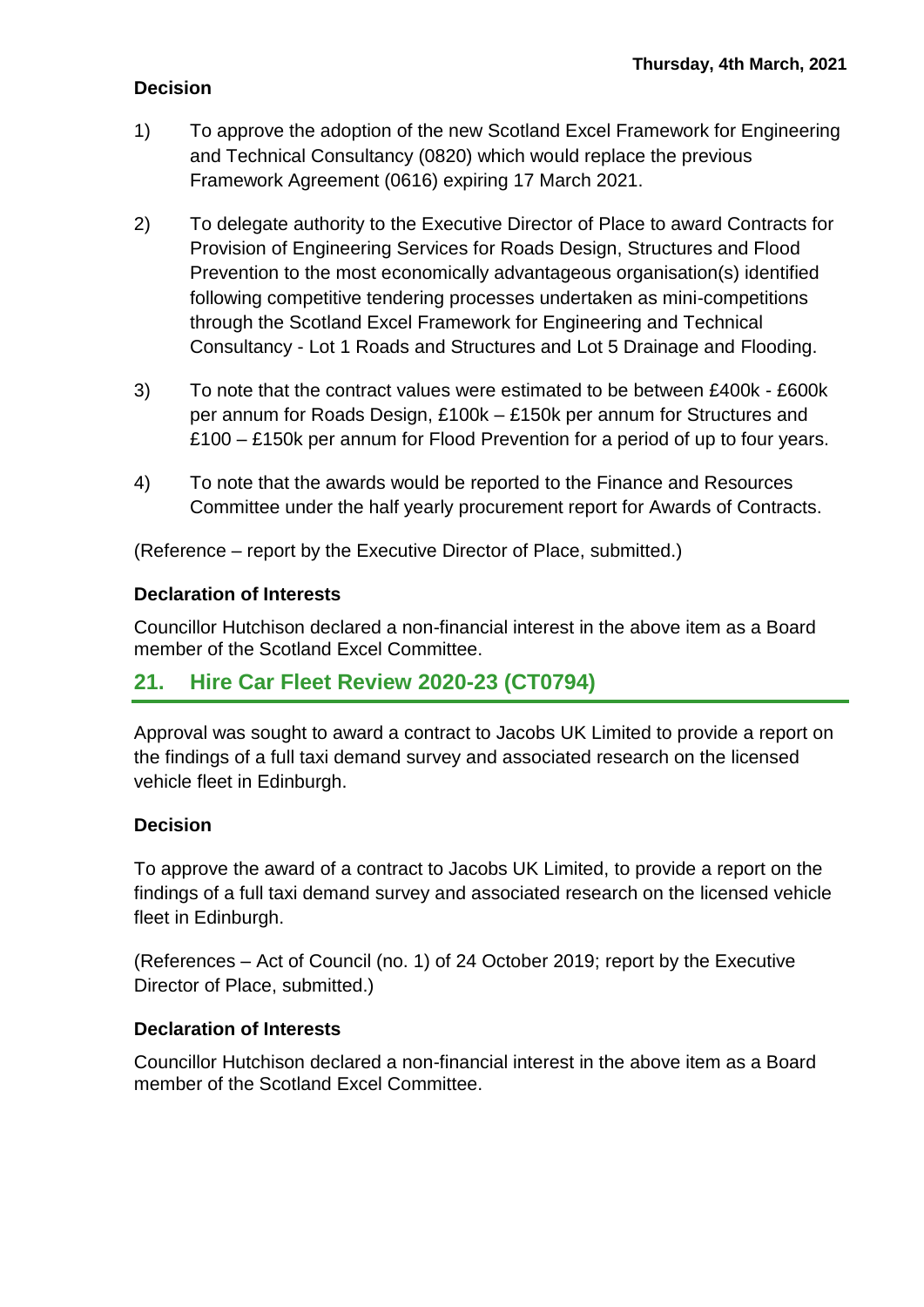# **22. Award of Contracts for Day Opportunities Framework**

#### **a) Deputation – Eric Liddell Centre**

A written deputation was presented on behalf of Eric Liddell Centre which detailed their efforts to resolve resourcing issues and meet the challenges of the Covid-19 pandemic. The deputation requested that the committee consider the financial challenges the Eric Liddell Centre now faced.

#### **b) Report by the Chief Officer, Health and Social Care Partnership**

Approval was sought to award the framework for Day Opportunities for Older People. The framework would commence for an initial period of 12 months, with the option to extend for an additional 12-month period.

#### **Motion**

- 1) To approve the award of the framework for Day Opportunities for Older People.
- 2) To note that the framework duration would be for a maximum of 24 months, on an initial 12-month basis, with the possibility to extend for a further 12-month period thereafter. The anticipated contract start date was 1 April 2021.
- 3) To note that the approximate total value of the framework was £4,934,000 including extensions.
- moved by Councillor Munn, seconded by Councillor Griffiths

#### **Amendment**

- 1) To approve the award of the framework for Day Opportunities for Older People.
- 2) To note that the framework duration would be for a maximum of 24 months, on an initial 12-month basis, with the possibility to extend for a further 12-month period thereafter. The anticipated contract start date was 1 April 2021.
- 3) To note that the approximate total value of the framework was £4,934,000 including extensions.
- 4) To note the deputation from the Eric Liddell Centre and to request that the IJB explore all possible options within the terms of the contract to reach a satisfactory outcome.
- moved by Councillor Neil Ross, seconded by Councillor Corbett

In accordance with Standing Order 22.12, the amendment was accepted as an addendum to the motion.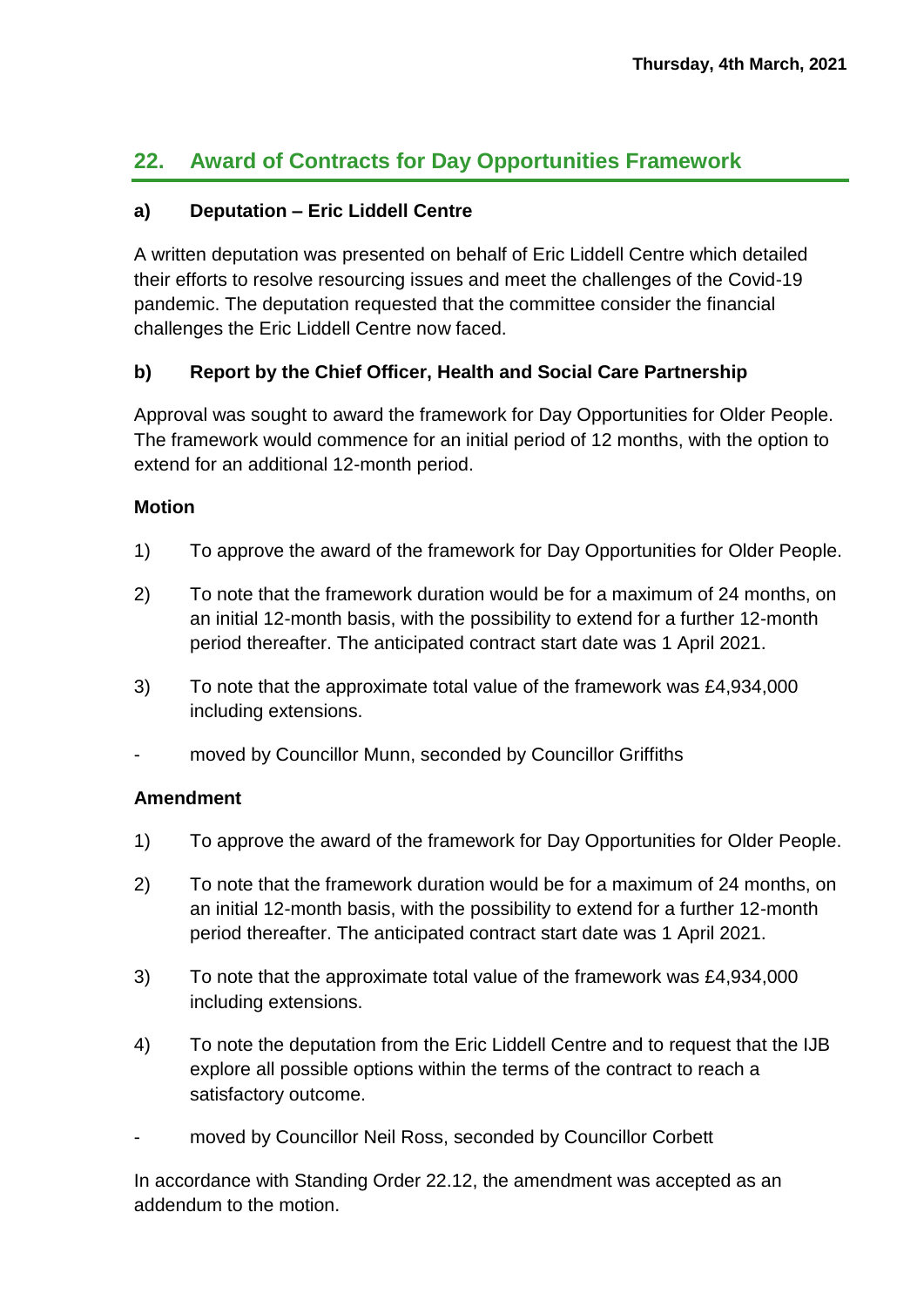### **Decision**

To approve the adjusted motion by Councillor Munn.

(Reference – report by the Chief Officer, Health and Social Care Partnership, submitted.)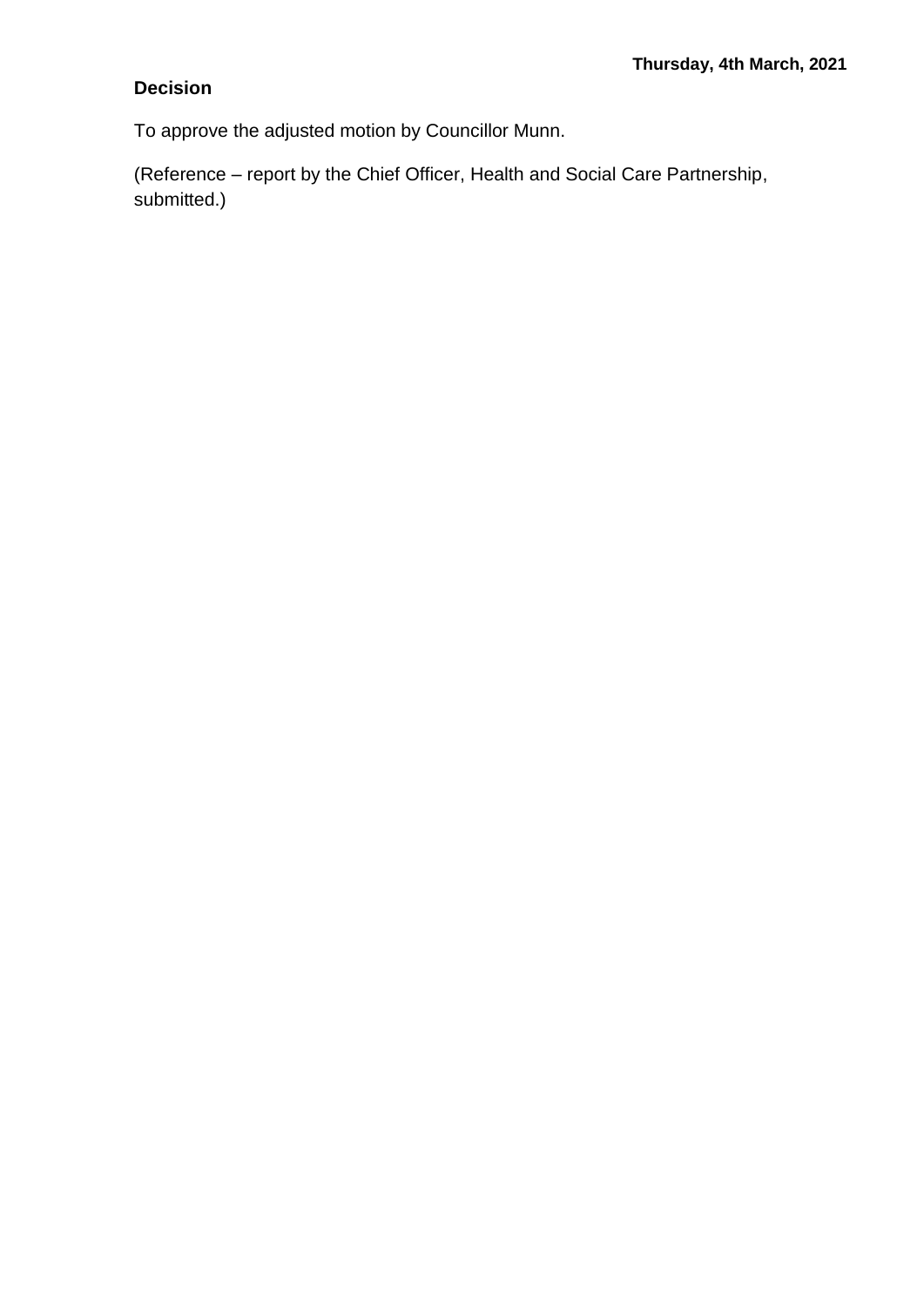# **23. Contract Extensions for Alcohol and Drugs Service Contracts**

Approval was sought to extend the current Alcohol and Drug Support contracts for up to 18 months from 1 April 2021 to up to 30th September 2022. These contracts had an annual value of £2.175m and were provided by five Service Providers: Turning Point Scotland (North East Hub); Change, Grow, Live (North West, South West and South East hubs); and Edinburgh and Lothians Council on Alcohol, Simpson House and Crew (Counselling services across the city). Normal procurement had been delayed by Covid-19 related pressures and extension would allow full and effective co production of future services.

#### **Decision**

To approve the request to extend current Alcohol and Drug service contracts due to the impact of Covid-19, from 1 April 2021 to up to 30th September 2022.

(Reference – report by the Chief Officer, Health and Social Care Partnership, submitted.)

# **24. Contract Extension for the Edinburgh Health and Social Care Partnership**

Partners 4 Change had been supporting the Edinburgh Health and Social Care Partnership since April 2019 with the implementation of the 3 Conversations approach, which was a key element of the Strategic Plan 2019 -2022.

The original contract with Partners 4 Change expired on 1 April 2020 and was extended to 2 April 2021 under urgency provisions, as described in section 4.1 of the Committee Terms of Reference and Delegated Functions, by the Chief Officer of the EIJB, in consultation with the Convenor of the Finance and Resources Committee, subject to the matter being reported to the next meeting of the Committee on 21 May 2020.

#### **Decision**

To award a contract extension to Partners 4 Change to ensure continuity of support for the EHSCP Transformation Programme.

(References – Finance and Resources Committee of 7 March 2019 (item 22); report by the Chief Officer, Health and Social Care Partnership, submitted.)

### **25. Waiver for Gilmerton Road Short Break Service 2021-22**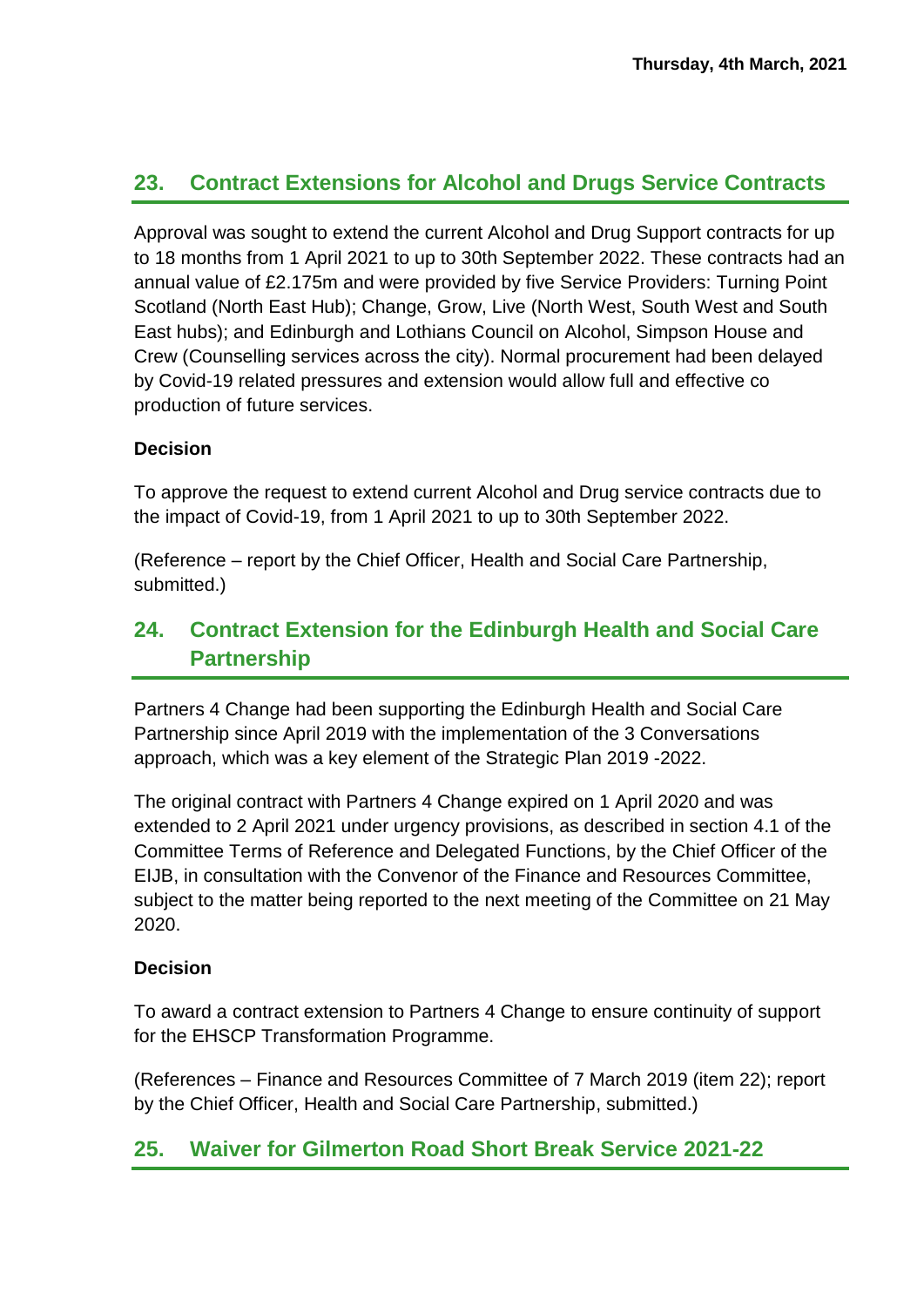#### **Thursday, 4th March, 2021**

Approval was sought for the waiver of Contract Standing Orders to allow payment to Action for Children as a part of a service level agreement with NHS Lothian, and the other Lothian councils. This service, delivered by Action for Children at Gilmerton Road Care Home, provided short breaks for a maximum of five children and young people with a learning disability and challenging behaviour up to the age of 19.

#### **Decision**

- 1) To approve the payment of up to £304,679 to Action for Children as Edinburgh's contribution to the cost of overnight provision for disabled children and young people (Gilmerton Road Care Home) as part of a service level agreement with NHS Lothian, and the other Lothian councils.
- 2) To approve the payment of up to £76,858 to Action for Children to purchase additional outreach support for families should this be identified as part of their support plans. This would be funded from existing budgets within the Children with Disabilities service area and additional funding provided by the Scottish Government in response to the Covid-19 pandemic.

(Reference – report by the Chief Executive, submitted.)

# **26. Award of Contracts to the Edinburgh Fostering and Continuing Care Framework**

The City of Edinburgh Council currently purchased approximately 200 fostering placements from independent providers. Current annual expenditure on independent foster placements was estimated at £8.5m. The estimated impact of the new framework was an increase of £0.4m resulting in an annual cost of £8.9m. This could be contained within the budget available for independent foster care.

These placements were purchased in accordance with the requirements of the Looked After Children (Scotland) Regulations 2009 and the Children and Young People (Scotland) Act 2014.

- 1) To approve of the appointment of a maximum of 16 providers to the Edinburgh Fostering and Continuing Care Framework, as set out in the appendices to the report.
- 2) To agree that the Framework duration would be for 24 months with the possibility to extend for a further 24 months.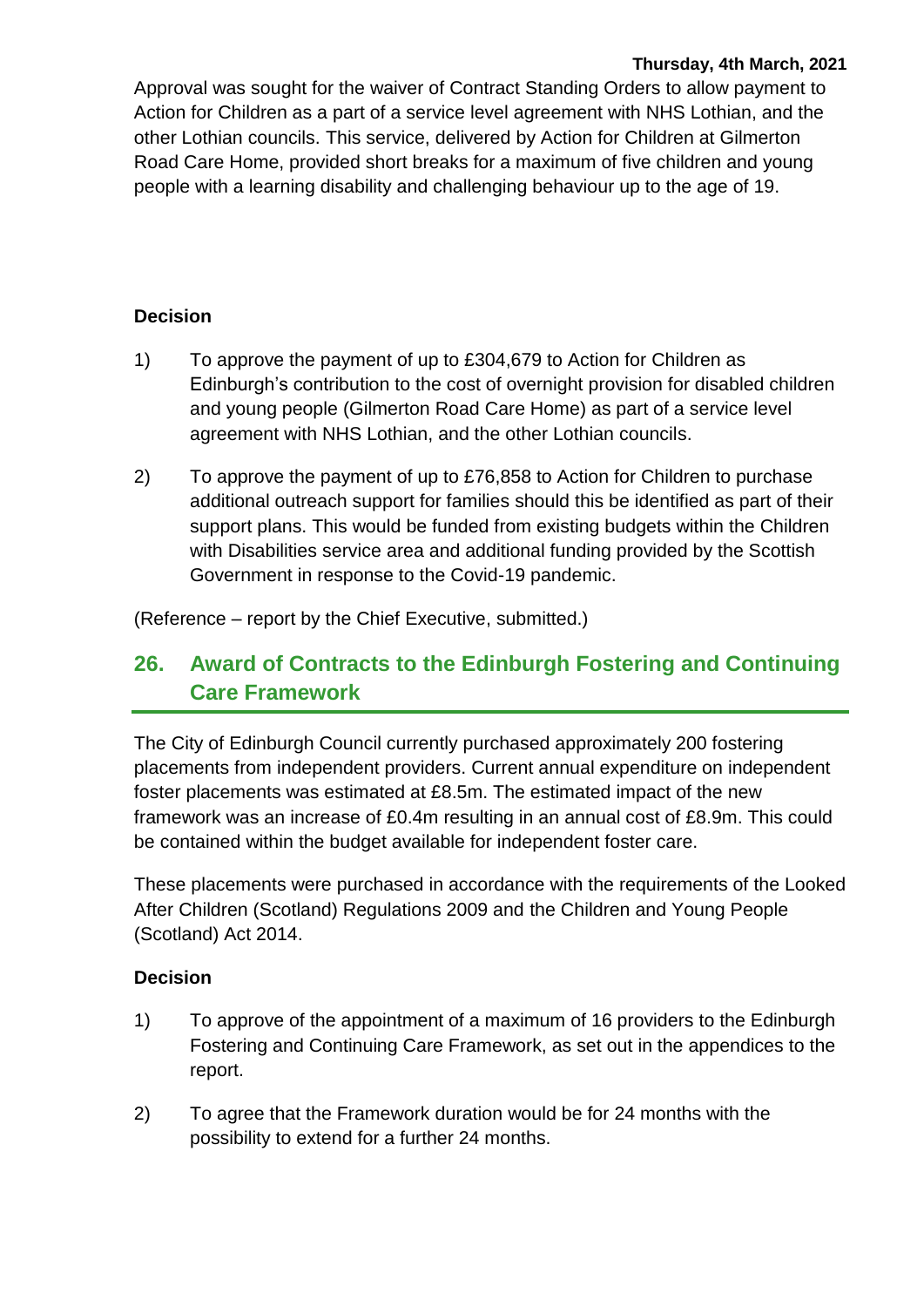3) To note that the maximum annual Framework value was estimated to be £8,900,000 (subject to yearly incremental rises of between 1-3%) with an estimated maximum value of £36,409,000.

(Reference – report by the Chief Executive, submitted.)

#### **Declaration of Interests**

Councillor Hutchison declared a non-financial interest in the above item as a Board member of the Scotland Excel Committee.

# **27. Homelessness Services – Use of Temporary Accommodation**

During the Covid-19 pandemic, the Council had used significantly more temporary accommodation in order to support vulnerable people and ensure the spread of the virus was minimised amongst the homeless population. This had meant securing a significant number of additional contracted and off contract temporary accommodation.

Additional funding of £10m had been provided through the 2021/22 budget process to recognise that increased demand would continue throughout this financial year.

#### **Decision**

- 1) To agree to enter into contracts for temporary accommodation comprised of flats, bed and breakfasts and tourist hotels on a spot purchase basis from the period 1 April 2021 to 31 March 2022, to supplement the current contracted provision of accommodation.
- 2) To approve waivers included in Appendix 1 of the report, to the value of £16,149,640, for the 2021/22 financial year to ensure temporary accommodation would be available to meet demand and accommodation providers could be paid on time. This request could be contained within available budgets.
- 3) To note the increased use and cost of temporary accommodation during the pandemic.

(Reference – report by the Chief Executive, submitted.)

#### **Declaration of Interests**

Councillor Corbett declared a financial interest in the above item as an employee of Shelter Scotland.

# **28. Edinburgh Community Solar Co-operative – Battery Proposal**

In 2016, Edinburgh Community Solar Co-operative (ECSC) installed 1.4MW of solar PV panels in 24 Council buildings. ECSC were close to completing the installation of six additional solar installations on key Council and Edinburgh Leisure buildings.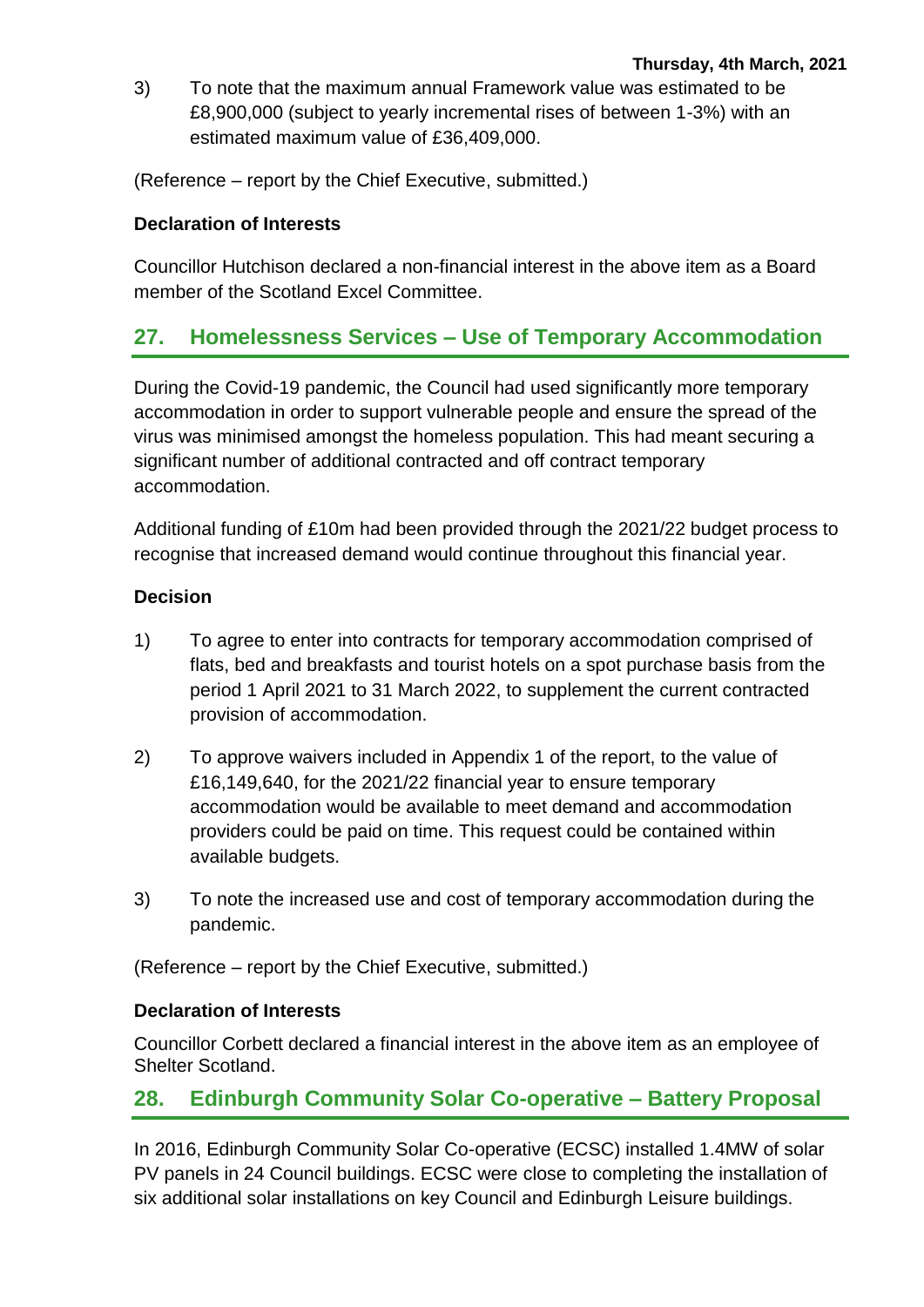#### **Thursday, 4th March, 2021**

In 2018, ECSC received a grant from the Scottish Government's Community and Renewable Energy Scheme (CARES) to support the installation of batteries in Council owned properties. Approval was sought to grant a licence to ECSC to install batteries in 3 Council buildings with ECSC owned solar panels. The batteries would increase the amount of locally generated solar electricity used in the schools.

#### **Decision**

To agree to grant a 10-year Licence to Edinburgh Community Solar Cooperative to install batteries in 3 Council schools: Buckstone Primary School, Canal View Primary School and Oaklands School.

(References – Finance and Resources Committee of August 2019 (item 37); report by the Executive Director of Resources, submitted.)

#### **Declaration of Interests**

Councillor Corbett declared a non-financial interest in the above item as a Board member of Edinburgh Community Solar Co-op.

### **29. Contract Awards and Procurement Programme (Period 1 July to 31 December 2020)**

An update was provided on the scope of contracts awarded across the Council in the period 1 July to 31 December 2020. This provided visibility of contracts awarded by officers under delegated authority, including direct contract awards not openly tendered due to specific circumstances permitted in the relevant procurement regulations and those awarded following a waiver of the Council's Contract Standing Orders (CSOs). Approval was sought to provide the Committee with visibility of the forthcoming procurement programme in relation to expected higher value contracts across the Council.

#### **Decision**

- 1) To note the report.
- 2) To note the contract awards made by officers under delegated authority, in accordance with the Contract Standing Orders, and that a further report would be submitted to the Committee in approximately six months' time.

(Reference – report by the Executive Director of Resources, submitted.)

# **30. Contract Award Recommendation Report in respect of Supply and Distribution of Janitorial Products**

Approval was sought to award the contract for the Supply and Distribution of Janitorial Products to Instock Limited to commence on 22 March 2021 for an initial period of three years with the option to extend for a further 12-month period.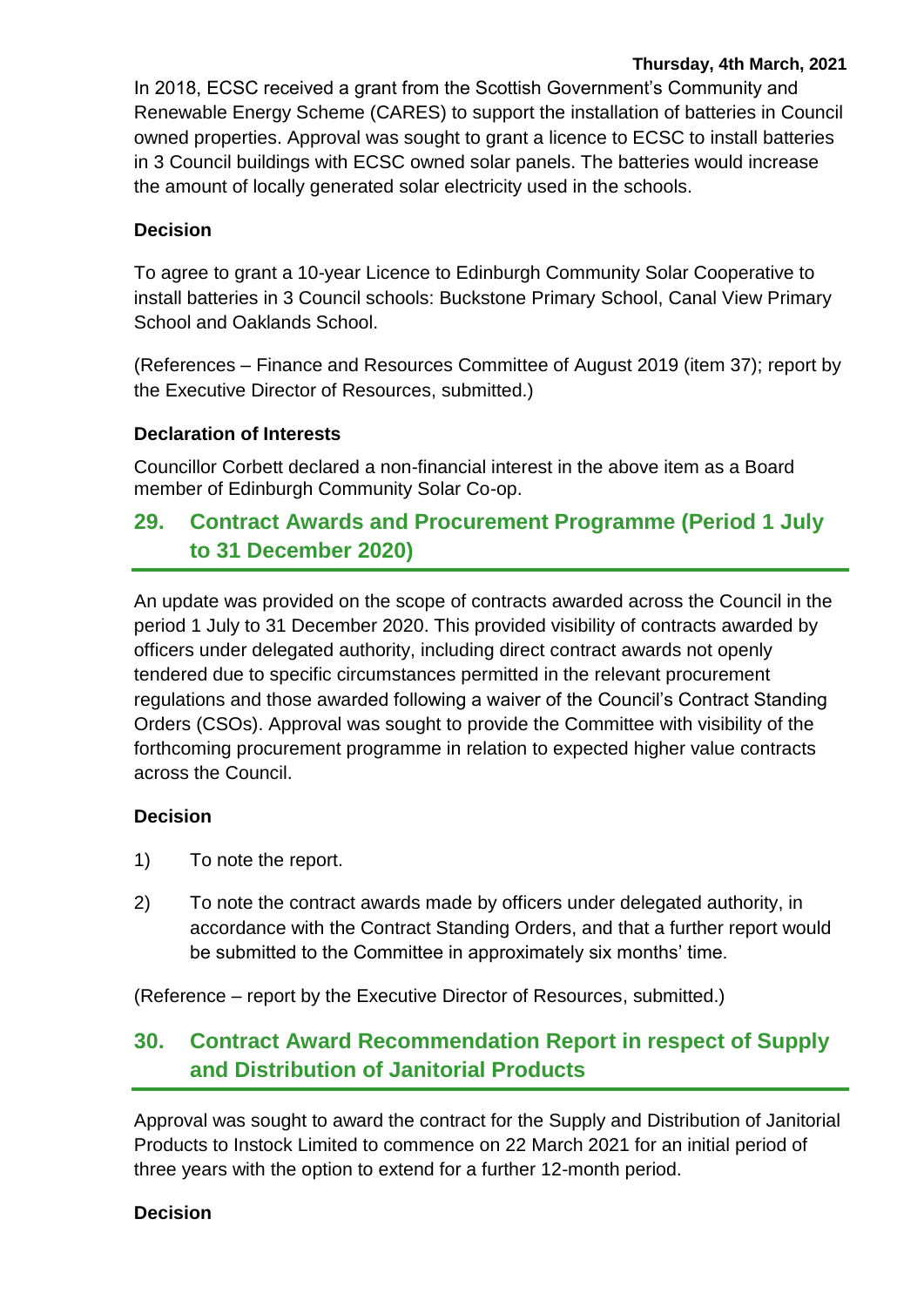- 1) To approve the award of the contract in respect of the Supply and Distribution of Janitorial Products to Instock Limited.
- 2) To approve the commencement of the contract, on 22 March 2021, for a period of three years with the option to extend for a further 12-month period, at a total estimated cost of £3.6m.

(Reference – report by the Executive Director of Resources, submitted.)

#### **Declaration of Interests**

Councillor Hutchison declared a non-financial interest in the above item as a Board member of the Scotland Excel Committee.

### **31. St Crispin's School, Watertoun Road, Edinburgh – Proposed Disposal**

#### **a) Deputation – Savile Area Residents Association**

A written deputation was presented on behalf of the Savile Area Residents Association (SARA) which outlined their concerns regarding the plans for the site from Cala Homes, particularly around on-site parking. The deputation requested that the Committee consider conditioning Cala Homes to resolve parking issues and to work in collaboration with the local community.

#### **b) Report by the Executive Director of Resources**

St Crispin's school was currently being replaced as part of the "Wave 3 Schools" programme as approved by Council on 18 December 2008. Part of the capital receipt achieved from the sale of the existing school was allocated to the funding package for the new facility. To avoid holding costs for the existing school when vacated, and to coincide with completion of the new school, marketing commenced in October 2019. At the closing date, on 29 January 2020, 26 bids were received.

Approval was sought to select Cala Homes as preferred bidder for the site, on the terms and conditions outlined in the report.

#### **Decision**

To approve the appointment of Cala Homes as preferred bidder for the disposal of the St Crispin's School site on Watertoun Road on the terms and conditions outlined in the report and on other terms and conditions to be agreed by the Executive Director of Resources.

(References – Act of Council (no. 3) of 18 December 2008; report by the Executive Director of Resources, submitted.)

#### **Declaration of Interests**

Councillor Neil declared a financial interest in the above item as he owned shares in Legal and General which owned Cala Homes.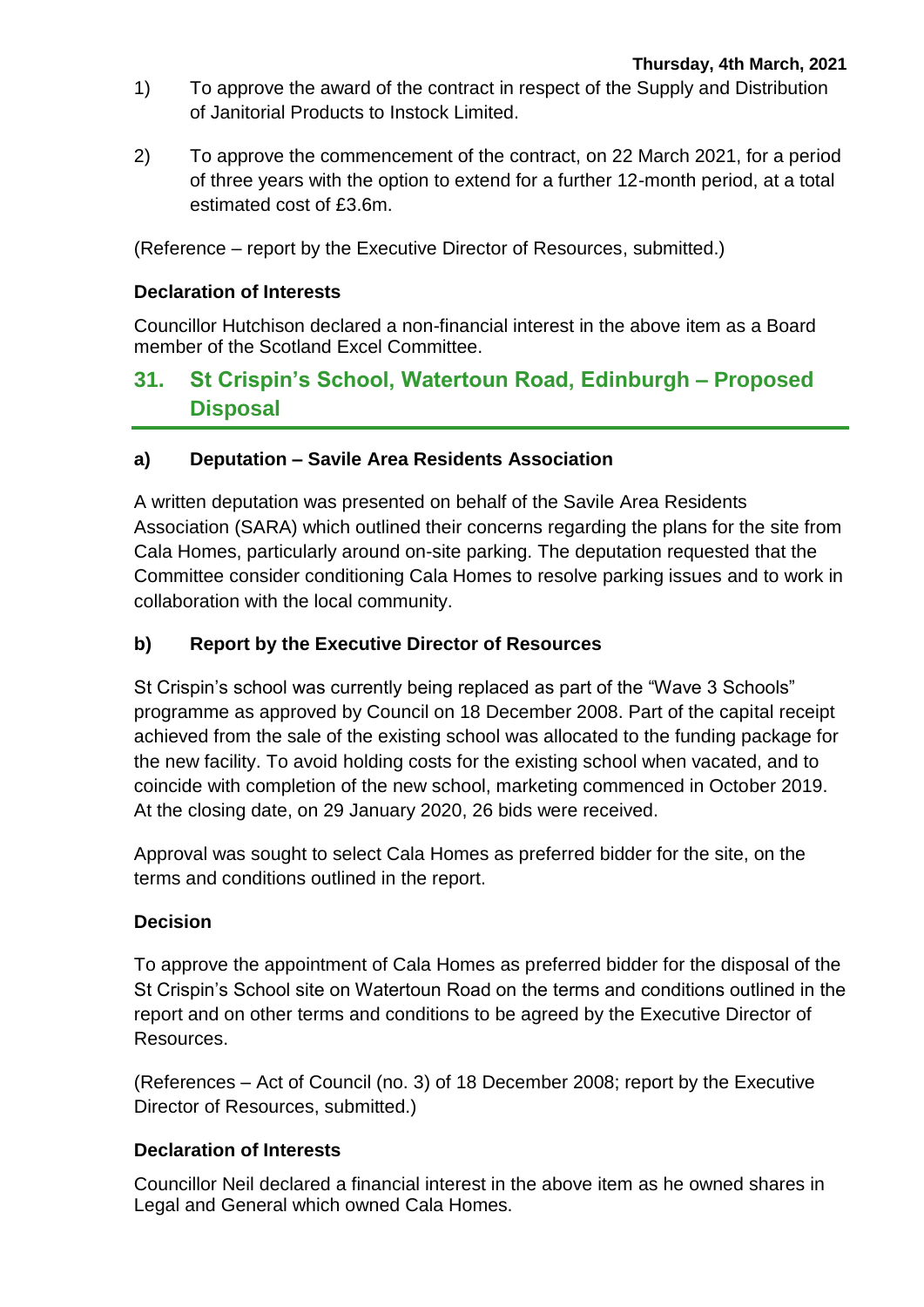#### **Thursday, 4th March, 2021 32. Unit 3, Phase 1, Clocktower Industrial Estate, South Gyle Crescent, Edinburgh – Proposed Lease Extension**

Unit 3 Clocktower Industrial Estate was currently let to NTL National Networks Limited on a lease which would expire on 29 February 2024. The tenant had requested a 20 year lease extension to commence from 1 March 2024. Approval was sought to grant a 20-year lease extension to NTL National Networks Limited for the property detailed on the terms and conditions outlined in the report.

#### **Decision**

To approve a 20-year lease extension to NTL National Networks Limited of premises at Unit 3 Clocktower Industrial Estate, Edinburgh, on the terms outlined in this report and on other terms and conditions to be agreed by the Executive Director of Resources.

(Reference – report by the Executive Director of Resources, submitted.)

# **33. Longstone Depot, Murrayburn – Proposed Transfer to Housing Revenue Account**

The Council's depot strategy to reduce the number of operational buildings would release the depot at Longstone. The depot had been identified as an opportunity to assist with the delivery of the Council's housing programme and the wider regeneration of the Wester Hailes area. Approval was sought to transfer the depot from the General Fund to the Housing Revenue Account.

#### **Decision**

To approve the transfer of Longstone Depot, Murrayburn, Edinburgh to the Housing Revenue Account on the terms and conditions as outlined in the report and on other terms and conditions to be agreed by the Executive Director of Resources.

(References – Housing, Homelessness and Fair Work Committee of 14 January 2021 (item 5); Finance and Resources Committee of 4 December 2018 (item 6); report by the Executive Director of Resources, submitted.)

### **34. 65 Niddrie Mains Terrace – Proposed Lease**

The Council completed the sale of the property at 65 Niddrie Mains Terrace to LAR Housing Trust. The Council had agreed to lease the renovated flats for a 10-year term through the Health and Social Care Partnership to provide accommodation for adults with learning disabilities. Approval was sought to lease the property from LAR Housing Trust, on the terms and conditions outlined in the report.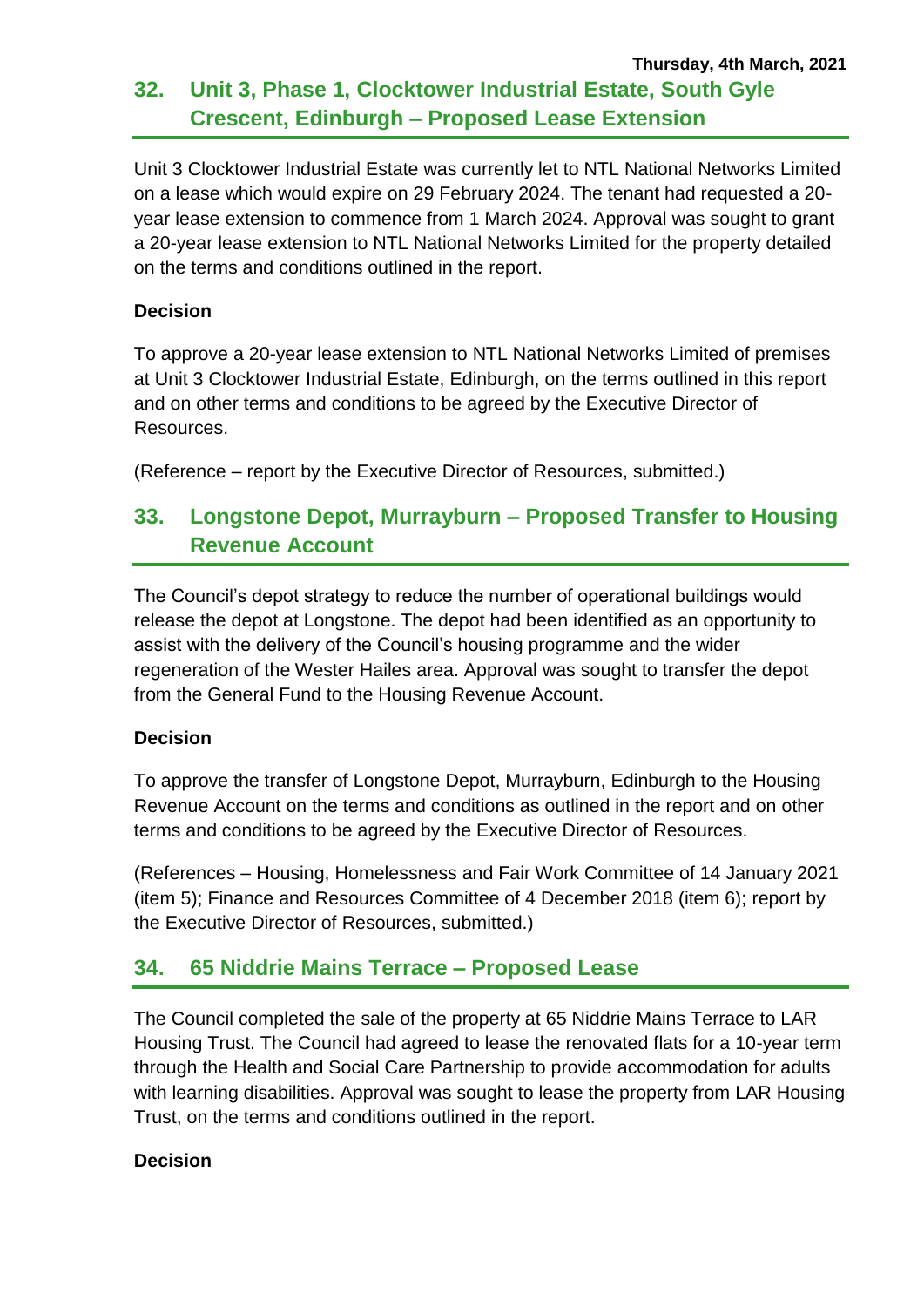To approve the lease of six flatted units at 65 Niddrie Mains Terrace on the terms and conditions as outlined in the report and on other terms and conditions to be agreed by the Executive Director of Resources.

(References – Finance and Resources Committee of 5 March 2020 (item 28); report by the Executive Director of Resources, submitted.)

# **35. 16 Canning Street Lane, Edinburgh – Proposed Lease Extension**

The property at 16 Canning Street Lane was currently let to Telewest Communications (Scotland) Limited on a lease which would expire on 16 August 2024. The tenant had requested a 15-year lease extension to commence from 17 August 2024. Approval was sought to grant a 15-year lease extension to Telewest Communications (Scotland) Limited on the terms and conditions outlined in the report.

#### **Decision**

To approve a 15-year lease extension to Telewest Communications (Scotland) Limited of premises at 16 Canning Street Lane, Edinburgh on the terms outlined in the report and on other terms and conditions to be agreed by the Executive Director of Resources.

(Reference – report by the Executive Director of Resources, submitted.)

### **36. 141 Lauriston Place – Proposed Lease**

The property at 141 Lauriston Place was vacated in September 2020. Cargo Bike Movement, an organisation set up to promote a sustainable food delivery model for the city, had approached the Council to take an initial one-year lease of the unit. Approval was sought to let the unit to Cargo Bike Movement on the terms and conditions outlined in the report.

#### **Decision**

To approve a 1-year lease of the property at 141 Lauriston Place on the terms outlined in this report and on other terms and conditions to be agreed by the Executive Director of Resources.

(Reference – report by the Executive Director of Resources, submitted.)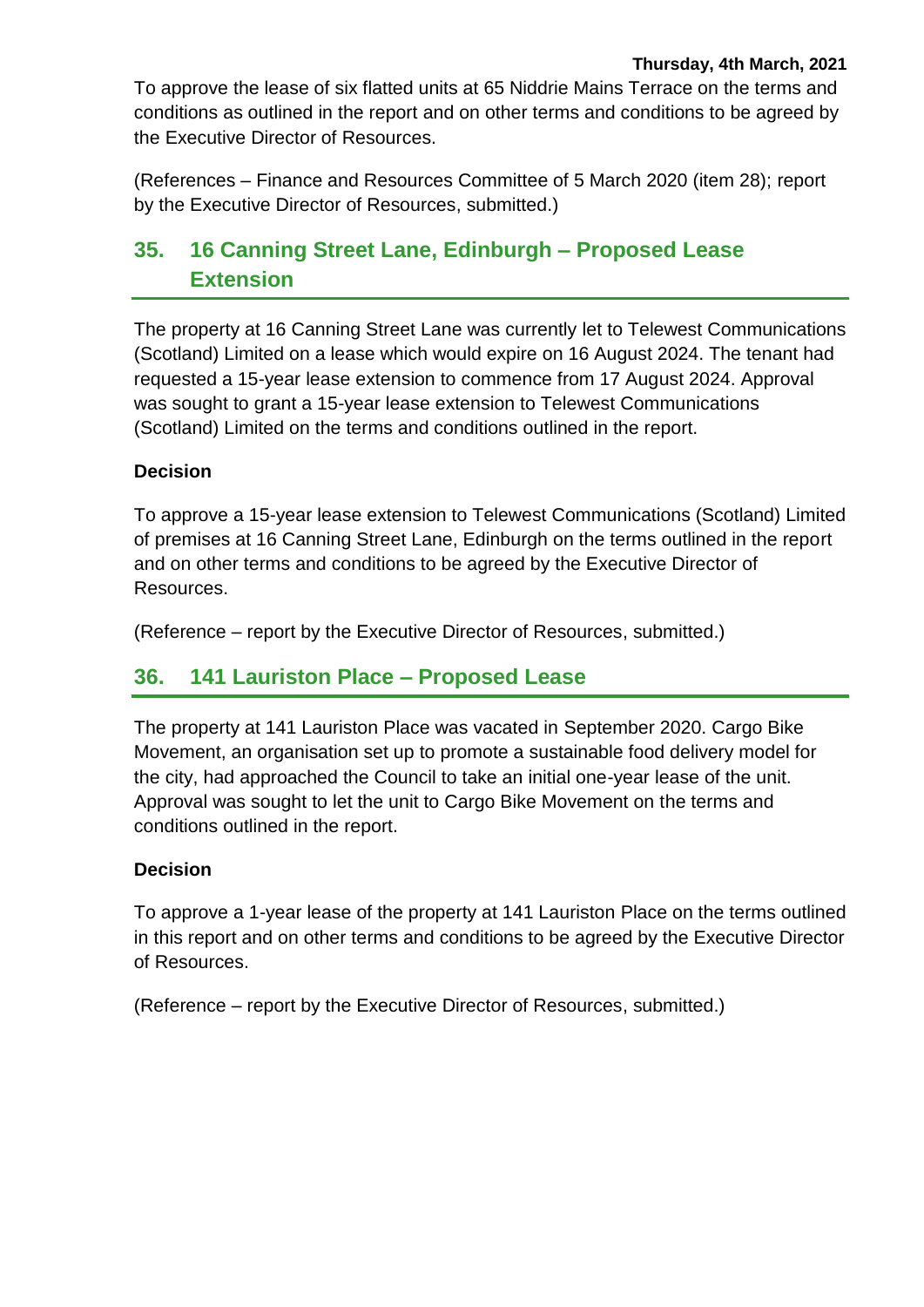### **37. Miscellaneous Debts – Write-Off**

The Committee, in terms of Section 50(A)(4) of the Local Government (Scotland) Act 1973, excluded the public from the meeting during consideration of the following item of business for the reason that it involved the likely disclosure of exempt information as defined in Paragraph 6 Part 1 of Schedule 7(A) of the Act.

The current miscellaneous debt that was outstanding and deemed uncollectable was summarised and recommended for write-off. All possible methods of recovery had been attempted and the debt remained outstanding.

#### **Decision**

Detailed in the Confidential Schedule, signed by the Convener, with reference to this minute.

(Reference – report by the Executive Director of Resources, submitted.)

# **38. Extension of Managed Print Service Under Urgency Provisions**

The Committee, in terms of Section 50(A)(4) of the Local Government (Scotland) Act 1973, excluded the public from the meeting during consideration of the following item of business for the reason that it involved the likely disclosure of exempt information as defined in Paragraph 9 Part 1 of Schedule 7(A) of the Act.

The Finance and Resources Committee was asked to note an extension to the current Managed Print Service contract.

#### **Decision**

Detailed in the Confidential Schedule, signed by the Convener, with reference to this minute.

(References – Finance and Resources Committee of 3 December 2020 (item 15); report by the Executive Director of Resources, submitted.)

# **39. Continuation of Existing Contract Arrangements – Care Home Contracts**

The Committee, in terms of Section 50(A)(4) of the Local Government (Scotland) Act 1973, excluded the public from the meeting during consideration of the following item of business for the reason that it involved the likely disclosure of exempt information as defined in Paragraph 9 Part 1 of Schedule 7(A) of the Act.